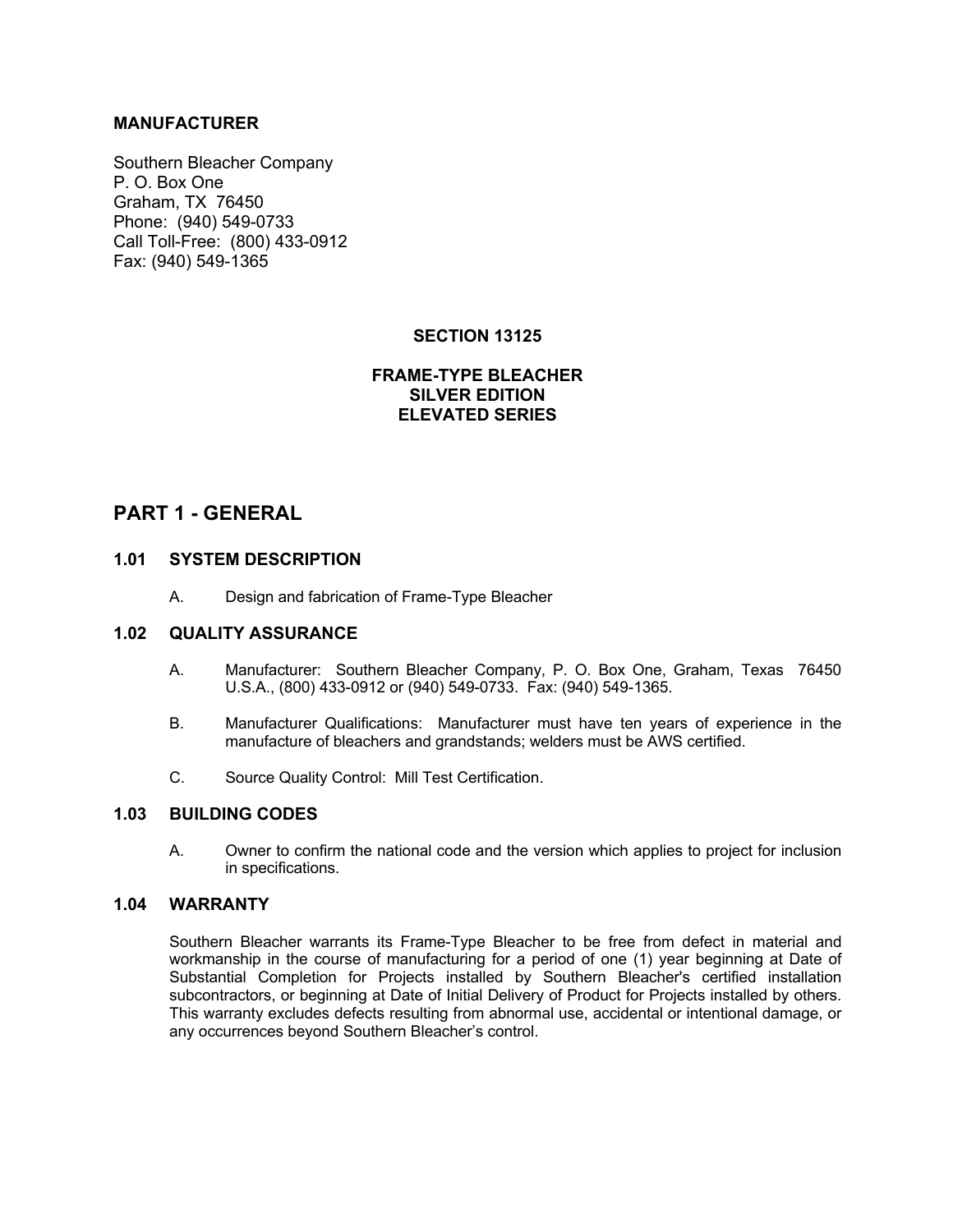# **PART 2 - PRODUCTS**

### **2.01 ACCEPTABLE MANUFACTURER**

A. Southern Bleacher Company

### **2.02 FRAME-TYPE BLEACHERS**

- A. Product Description
	- 1. Silver Edition (5 Row, 10 Row and 15 Row) Elevated Frame-Type Bleachers:
		- a. Rise and Depth Dimensions: Vertical rise and horizontal depth per row: 8 inches x 24 inches. Seat is 17 inches above its respective tread.
		- b. Framework: Prefabricated angle bleacher frames are spaced at 6-foot (max.) intervals and connected by crossbraces.
		- c. Seats: Nominal  $2 \times 10$  anodized aluminum plank with  $2 \times 10$  anodized end caps.
		- d. Treads: Two nominal 2 x 11 mill aluminum planks with 2 x 11 anodized end caps.
		- e. Risers: Nominal 1 x 6-1/2 anodized aluminum riser planks beginning at Row 1; two 1 x 6-1/2 aluminum riser plank on top row.
		- f. Guardrailing: Two lines of aluminum rail with chain link 42 inches above seat on both sides of bleacher and across back of bleacher. Front rail, 3 line with chain link 42 inches above front walk.
		- g. Entry Steps: Frames with 2 x 12 mill aluminum plank with step riser, contrasting aluminum stair nose and 2 line rail 36 inches above nose of step. Handrails shall extend in the direction of the exit steps 12 inches beyond the end of the steps. Ends shall terminate in newel posts.
		- h. Front Walkway: 30-inch elevation and 68-inch clear width.
		- i. Aisle: Aisle to be provided with 34" high handrail and intermediate rail at approximately 22" above tread. Handrails with rounded ends are discontinuous to allow access to seating through a 24" wide space. Aluminum tread nosing of contrasting color on aisle steps.
	- 2. Wheelchair Area:
		- a. Wheelchair area to be 5' 6" wide for two wheelchairs (33" each) and 36" for single.
		- b. Ramp:
			- (1) Slope: 1 in 12.
			- (2) Guardrailing: Two line aluminum rail 36 inches above ramp tread with intermediate rail at approximately 20 inches. Railing shall be continuous the full length of the ramp, and shall extend in the direction of the ramp 12 inches beyond the end of the ramp, returning to end at a newel post.
	- 3. Landing: Optional: 74" Return Landing: 74" Landing to have 3-line 36" chain link with rail at 42" above front walk plank.
- B. Materials/Finishes
	- 1. Framework:
		- a. Galvanized Steel: Structural fabrication with ASTM-A529 steel. Shop connections are seal welded. After fabrication, all steel is hot-dipped galvanized to ASTM-A123 specification.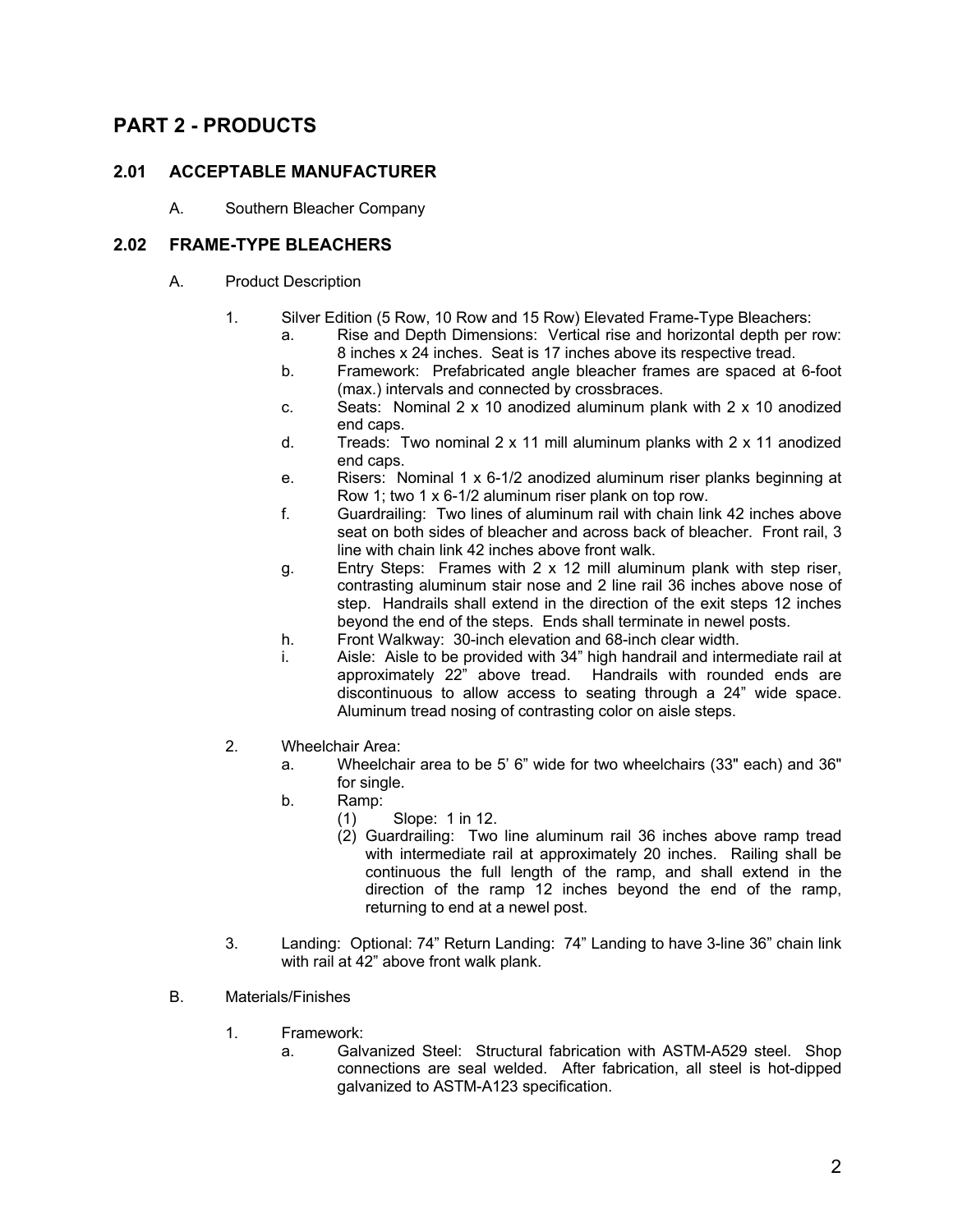- 2. Extruded Aluminum:
	- a. Seat Planks, Riser Planks, Step Risers: Extruded aluminum alloy 6063- T6, clear anodized 204R1, AA-M10C22A31, Class II, and a wall thickness of .094".
	- b. Tread Planks: Extruded aluminum alloy 6063-T6, mill finish and wall thickness of .094".
- 3. Accessories:
	- a. Channel End Caps: Aluminum alloy 6063-T6, clear anodized 204R1, AA-M10C22A31, Class II.
	- b. Hardware:
		- (1) Bolts, Nuts: Galvanized or plated.
		- (2) Hold-Down Clip Assembly: Aluminum alloy 6061-T6.
	- c. Guardrailing: Front, sides and back anodized aluminum rail 1-5/8" O.D. with galvanized chain link.
	- d. Handrails: Anodized aluminum rail 1-5/8" O.D.
	- e. Crossbraces: Extruded aluminum angle alloy 6061-T6, mill finish.
	- f. Aisle Nose and Stair Nose: Aluminum alloy, 6063-T6, black powder coat finish.
- C. Manufactured Units:

- 5 Row Models w/Wheelchair Areas:  $\overline{\phantom{a}}$  2 Line Chain link from Row 1 to Top
	- (2) 2 x 11 Tread Planks on All Rows
		- 1 x 6-1/2 Riser Beginning @ Row 1,
		- (2) 1 x 6-1/2 Riser on Top Row
		- Aisle(s) as Required
		- 68" Clear Width Front Walkway
		- One Ramp and One Stair
		- Wheelchair Seating Area(s) as Noted

| 1. | Model 521E (5 row x 21', 46 net seats, 2 wheelchair seat areas)                          | <b>Quantity of Units</b> |
|----|------------------------------------------------------------------------------------------|--------------------------|
| 2. | Model 527E (5 row x 27', 58 net seats, 4 wheelchair seat areas)                          | <b>Quantity of Units</b> |
| 3. | Model 533E (5 row x 33', 78 net seats, 4 wheelchair seat areas)                          | <b>Quantity of Units</b> |
| 4. | Model 539E (5 row x 39', 98 net seats, 4 wheelchair seat areas)                          | <b>Quantity of Units</b> |
| 5. | Model 545E (5 row x 45', 100 net seats, 5 wheelchair seat areas)                         | <b>Quantity of Units</b> |
| 6. | Model 551E (5 row x 51', 122 net seats, 5 wheelchair seat areas)                         | <b>Quantity of Units</b> |
| 7. | Model 557E (5 row x 57', 140 net seats, 5 wheelchair seat areas)                         | <b>Quantity of Units</b> |
| 8. | Model 563E (5 row x 63', 162 net seats, 5 wheelchair seat areas)                         | <b>Quantity of Units</b> |
| 9. | Model 569E (5 row x 69', 180 net seats, 5 wheelchair seat areas)                         | <b>Quantity of Units</b> |
|    | 10. Model 573E (5 row x 73', 174 net seats, 5 wheelchair seat areas)                     | <b>Quantity of Units</b> |
|    | 11. Model 575E (5 row x 75', 192 net seats, 5 wheelchair seat areas)                     | <b>Quantity of Units</b> |
|    | 12. Model 581E (5 row x 81', 206 net seats, 5 wheelchair seat areas)                     | <b>Quantity of Units</b> |
|    | 13. Model 587E (5 row x 87', 214 net seats, 5 wheelchair seat areas)                     | <b>Quantity of Units</b> |
|    | 14. Model 593E (5 row x 93', 228 net seats, 6 wheelchair seat areas)                     | <b>Quantity of Units</b> |
|    | 15. Model 599E (5 row x 99', 254 net seats, 5 wheelchair seat areas)                     | <b>Quantity of Units</b> |
|    | 16. Model 5105E (5 row x 105', 268 net seats, 6 wheelchair seat areas)                   | <b>Quantity of Units</b> |
|    | 17. Model 5111E (5 row x 111', 288 net seats, 6 wheelchair seat areas)                   | <b>Quantity of Units</b> |
|    | 18. Model 5117E (5 row x 117', 296 net seats, 6 wheelchair seat areas)                   | Quantity of Units        |
|    | 19. Model 5123E (5 row x 123', 328 net seats, 6 wheelchair seat areas)                   | Quantity of Units        |
|    | 20. Model 5129E (5 row x 129', 348 net seats, 6 wheelchair seat areas) Quantity of Units |                          |